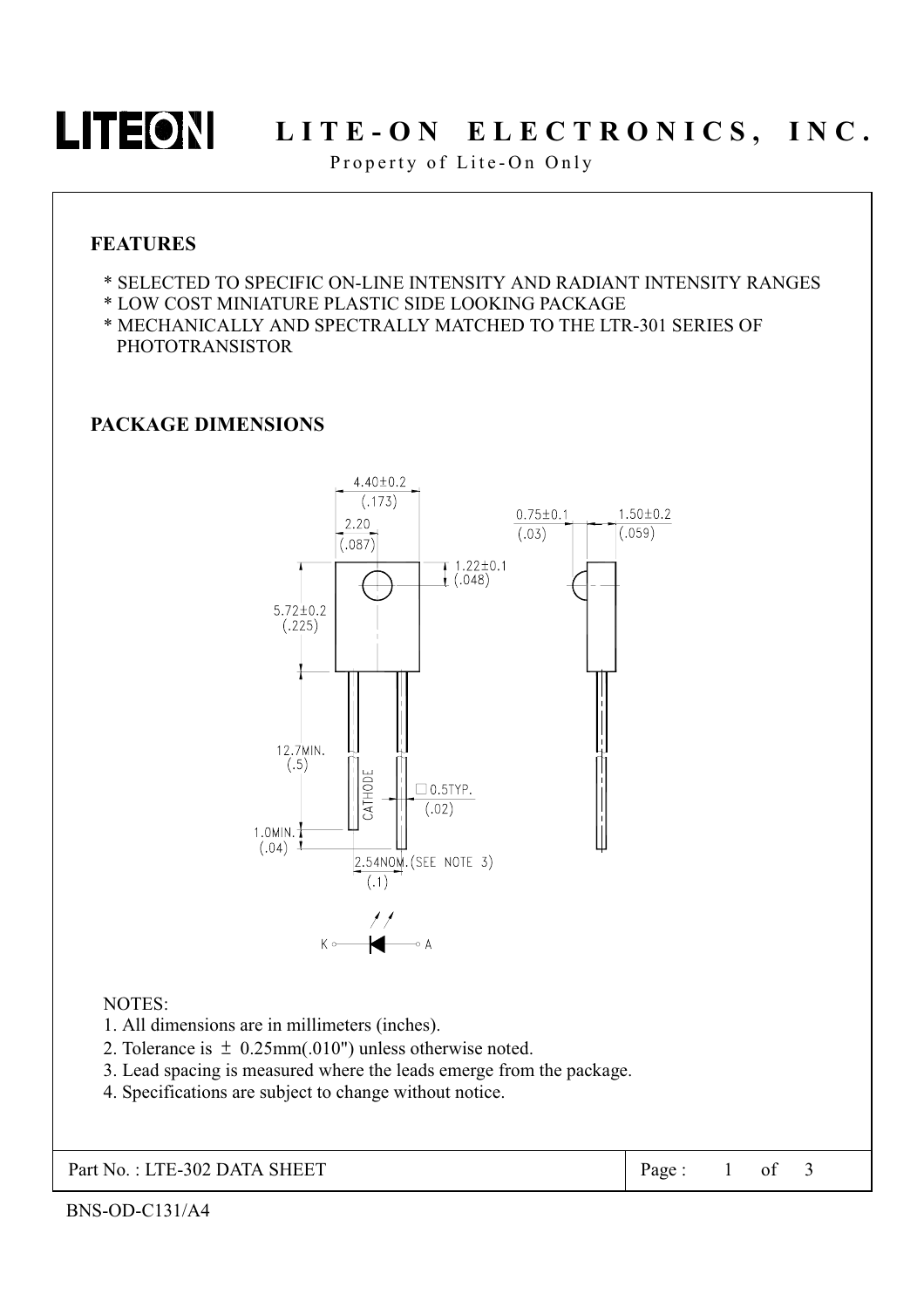

# LITEON LITE-ON ELECTRONICS, INC.

Property of Lite-On Only

### ABSOLUTE MAXIMUM RATINGS AT TA=25°C

| <b>PARAMETER</b>                                         | <b>MAXIMUM RATING</b>                   | UNIT |  |  |
|----------------------------------------------------------|-----------------------------------------|------|--|--|
| Power Dissipation                                        | 75                                      | mW   |  |  |
| Peak Forward Current (300pps, $10 \mu$ s pulse)          |                                         | A    |  |  |
| <b>Continuous Forward Current</b>                        | 50                                      | mA   |  |  |
| Reverse Voltage                                          | 5                                       |      |  |  |
| <b>Operating Temperature Range</b>                       | $-40^{\circ}$ C to + 85 <sup>°</sup> C  |      |  |  |
| <b>Storage Temperature Range</b>                         | $-55^{\circ}$ C to + 100 <sup>°</sup> C |      |  |  |
| Lead Soldering Temperature<br>$[1.6mm(.063")$ From Body] | $260^{\circ}$ for 5 Seconds             |      |  |  |

#### ELECTRICAL OPTICAL CHARACTERISTICS AT TA=25°C

| <b>PARAMETER</b>           | <b>SYMBOL</b>           | MIN.  | TYP. | MAX.  | <b>UNIT</b> | <b>TEST</b>      | <b>BIN</b>   |
|----------------------------|-------------------------|-------|------|-------|-------------|------------------|--------------|
|                            |                         |       |      |       |             | <b>CONDITION</b> | NO.          |
| Aperture Radiant Incidence | Ee                      | 0.088 |      | 0.168 | $mW/cm^2$   | $I_F = 20mA$     | <b>BIN B</b> |
|                            |                         | 0.112 |      | 0.204 |             |                  | <b>BIN C</b> |
|                            |                         | 0.136 |      | 0.240 |             |                  | <b>BIND</b>  |
|                            |                         | 0.160 |      | 0.288 |             |                  | <b>BINE</b>  |
|                            |                         | 0.192 |      |       |             |                  | <b>BINF</b>  |
| Radiant Intensity          | $I_{E}$                 | 0.662 |      | 1.263 | mW/sr       | $I_F = 20mA$     | <b>BIN B</b> |
|                            |                         | 0.842 |      | 1.534 |             |                  | <b>BIN C</b> |
|                            |                         | 1.023 |      | 1.805 |             |                  | <b>BIND</b>  |
|                            |                         | 1.203 |      | 2.165 |             |                  | <b>BINE</b>  |
|                            |                         | 1.444 |      |       |             |                  | <b>BINF</b>  |
| Peak Emission Wavelength   | $\lambda_{\text{Peak}}$ |       | 940  |       | nm          | $IF = 20mA$      |              |
| Spectral Line Half-Width   | $\Delta \lambda$        |       | 50   |       | nm          | $IF = 20mA$      |              |
| Forward Voltage            | $V_{\rm F}$             |       | 1.2  | 1.6   | V           | $I_F = 20mA$     |              |
| <b>Reverse Current</b>     | $I_R$                   |       |      | 100   | $\mu$ A     | $V_R = 5V$       |              |
| Viewing Angle (See FIG.6)  | $2\,\theta_{_{1/2}}$    |       | 40   |       | deg.        |                  |              |

Part No.: LTE-302 DATA SHEET

Page:  $2$  of 3

BNS-OD-C131/A4